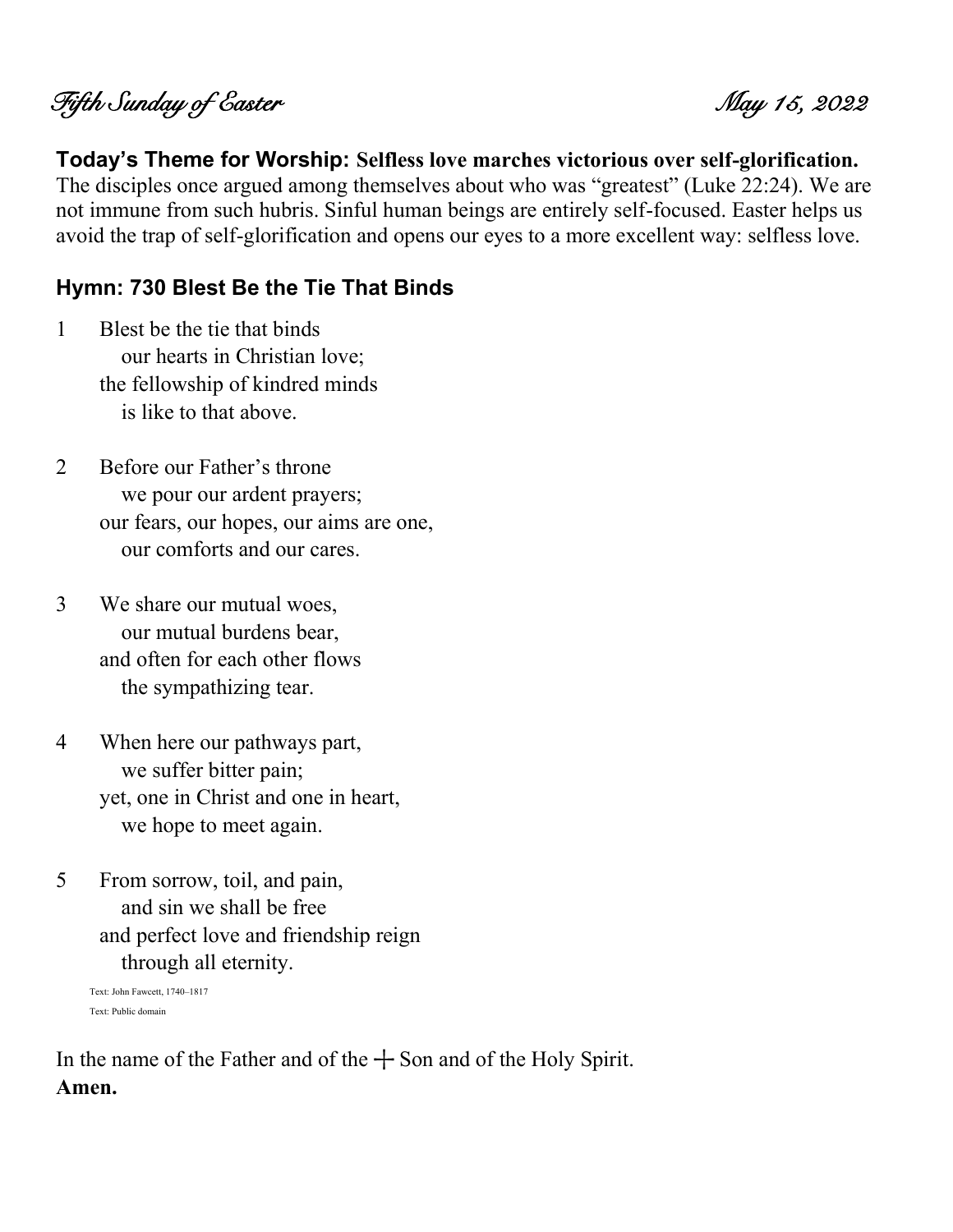## **Confession**

If we claim to be without sin, we deceive ourselves and the truth is not in us.

**If we confess our sins, God is faithful and just and will forgive us our sins and purify us from all unrighteousness.**

Let us confess our sins to the Lord. **Holy God, gracious Father, I am sinful by nature and have sinned against you in my thoughts, words, and actions. I have not loved you with my whole heart; I have not loved others as I should. I deserve your punishment both now and forever. But Jesus, my Savior, paid for my sins with his innocent suffering and death. Trusting in him, I pray: God, have mercy on me, a sinner.**

Our gracious Father in heaven has been merciful to us. He sent his only Son, Jesus Christ, who gave his life as the atoning sacrifice for the sins of the whole world. Therefore, as a called servant of Christ and by his authority, I forgive you all your sins in the name of the Father and of the  $+$  Son and of the Holy Spirit.

**Amen.**

# **Lord, Have Mercy**

In peace let us pray to the Lord. **Lord, have mercy.**

For the peace from above and for our salvation, let us pray to the Lord. **Lord, have mercy.**

For the peace of the whole world, for the well-being of the Church of God, and for the unity of all, let us pray to the Lord. **Lord, have mercy.**

For this holy house and for all who offer here their worship and praise, let us pray to the Lord. **Lord, have mercy.**

Help, save, comfort, and defend us, gracious Lord. **Amen.**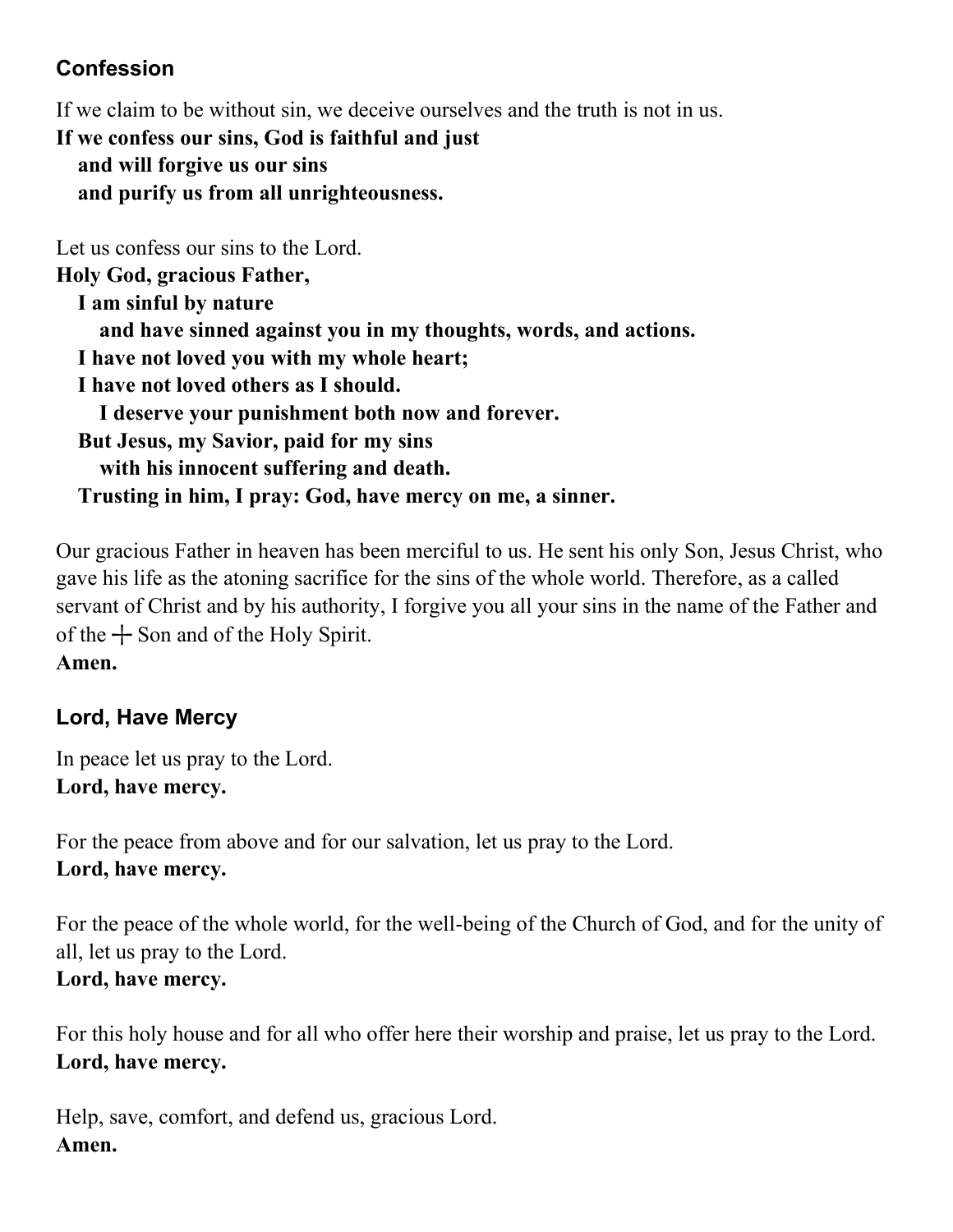#### **Glory to God in the Highest**

*Refrain:* Glory to God in the highest, and peace to his people on earth.

Lord God, heavenly King, almighty God and Father, we worship you, we give you thanks, we praise you for your glory. *Refrain*

Lord Jesus Christ, only Son of the Father, Lord God, Lamb of God, you take away the sin of the world; have mercy on us. You are seated at the right hand of the Father; receive our prayer. *Refrain*

For you alone are the Holy One, you alone are the Lord, you alone are the Most High, Jesus Christ, with the Holy Spirit in the glory of God the Father. Amen. Amen. *Refrain*

The Word

The Lord be with you. **And also with you.**

## **Prayer of the Day:**

Let us pray.

O God, you form the minds of your faithful people into a single will. Make us love what you command and desire what you promise, that among the many changes of this world, our hearts may ever yearn for the lasting joys of heaven; through your Son, Jesus Christ our Lord, who lives and reigns with you and the Holy Spirit, one God, now and forever. **Amen.**

# **First Reading: Acts 11:1–18**

**11** The apostles and brothers throughout Judea heard that the Gentiles had also received the word of God. <sup>2</sup>When Peter went up to Jerusalem, those who insisted on circumcision criticized him, <sup>3</sup>saying, "You went to visit men who were uncircumcised and ate with them!"

<sup>4</sup>So Peter began to explain everything to them, point by point. He said, <sup>5"</sup>I was in the city of Joppa praying, and in a trance I saw a vision in which an object like a large sheet was let down from heaven by its four corners. It came right to me. <sup>6</sup>When I inspected it very carefully, I saw four-footed animals of the earth, wild beasts, reptiles, and birds of the air. <sup>7</sup>I also heard a voice telling me, 'Get up, Peter! Kill and eat!'

<sup>8</sup> But I replied, 'Certainly not, Lord, for nothing impure or unclean has ever entered my mouth.' <sup>9</sup> A voice spoke from heaven a second time: 'What God has made clean, you must not continue to call unclean.' <sup>10</sup>This happened three times, and then everything was pulled up into heaven again.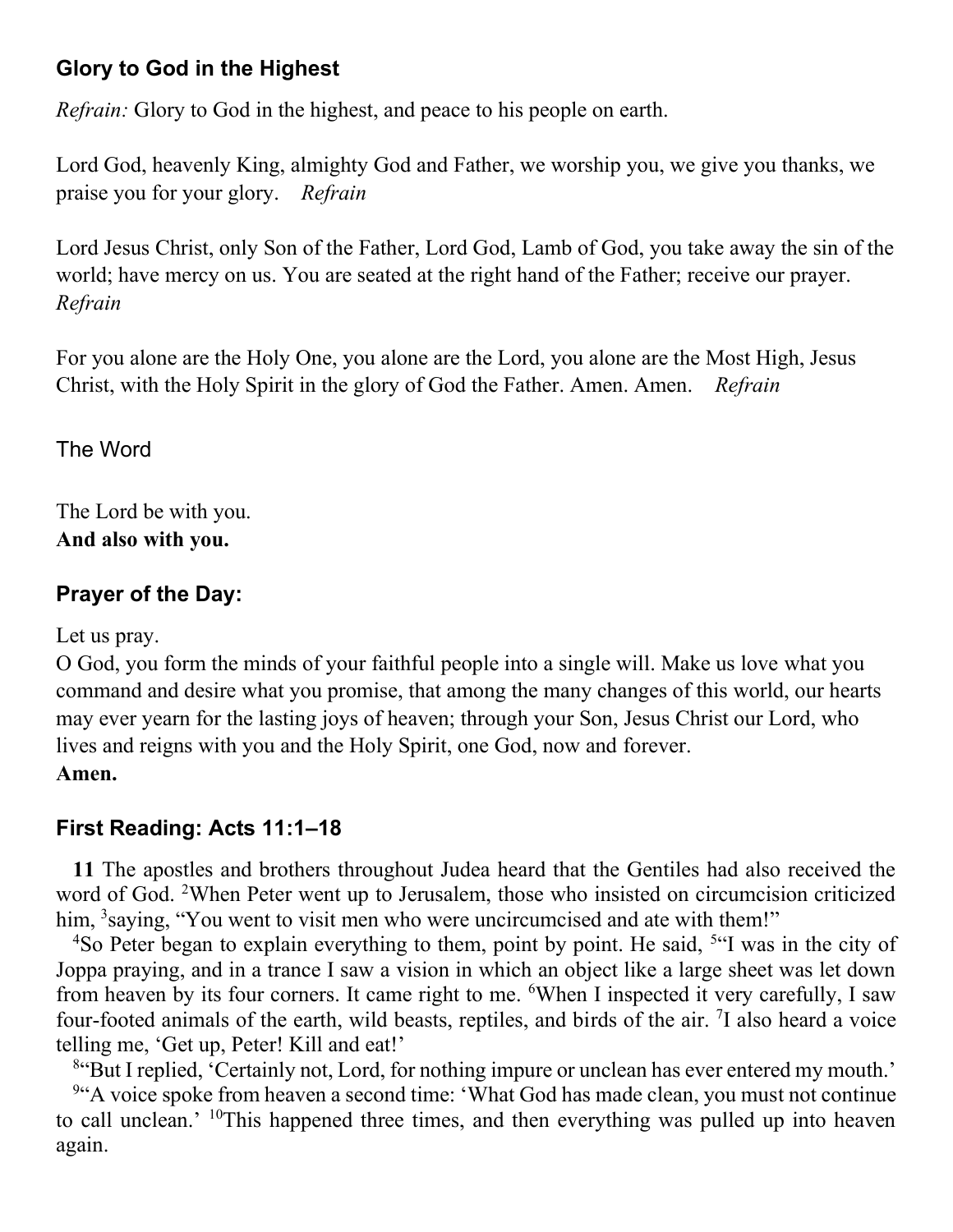<sup>11"</sup>At that very moment, three men who had been sent to me from Caesarea arrived at the house where we were. <sup>12</sup>The Spirit told me to go with them without any hesitation. These six brothers also accompanied me, and we entered the man's house. <sup>13</sup>He told us how he saw an angel standing in his house and saying, 'Send to Joppa and call for Simon, the one called Peter. <sup>14</sup>He will speak words to you by which you and all your household will be saved.'

<sup>15"</sup>As I began to speak, the Holy Spirit came down on them, just as he came down on us at the beginning. <sup>16</sup>Then I remembered how the Lord had said, 'John baptized with water, but you will be baptized with the Holy Spirit.' <sup>17</sup>So if God gave them the same gift as he gave us when we believed in the Lord Jesus Christ, who was I to try to stand in God's way?"

 $18$ When they heard these things, they had no further objections, and they praised God, saying, "So then, God has granted repentance that results in life also to the Gentiles!"

#### **Psalm of the Day: 145A I Will Exalt My God and King**

- 1 I will exalt my God and King, and I will ever praise your name. I will extol you ev'ry day and evermore your praise proclaim. You, LORD, are greatly to be praised; your greatness is beyond all thought. From age to age your people tell the mighty wonders you have wrought.
- 3 The LORD our God is rich in grace, both tender and compassionate. His anger is most slow to rise; his love and kindness are most great. The LORD is good in all his ways; his creatures know his constant care. To all his works his love extends; all creatures in his mercies share.
- 4 All you have made will praise you, LORD; your mighty acts your saints will show, till all the peoples on the earth the splendor of your kingdom know. Eternal is your kingdom, LORD, forever strong and ever sure; while generations rise and die, your glorious reign will still endure.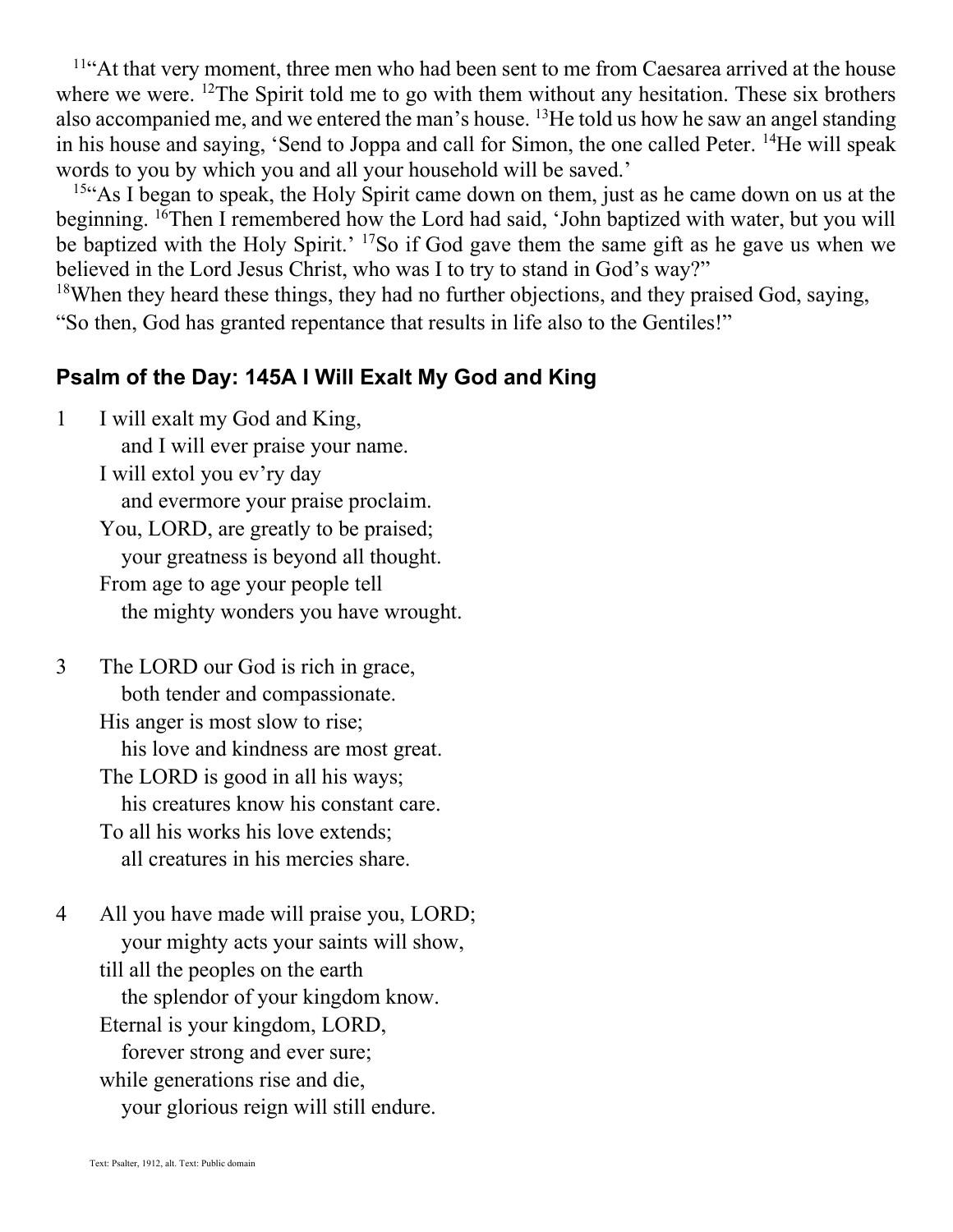#### **Second Reading: 1 Corinthians 13**

If anything is the defining mark of Christians, it is not the spiritual gifts they possess, it is the love at work as they put those gifts into practice.

**13** If I speak in the tongues of men and of angels but do not have love, I have become a noisy gong or a clanging cymbal. <sup>2</sup>If I have the gift of prophecy and know all the mysteries and have all knowledge, and if I have all faith, so as to move mountains, but do not have love, I am nothing. <sup>3</sup>If I give away everything I own, and if I give up my body that I may be burned but do not have love, I gain nothing.

 ${}^{4}$ Love is patient. Love is kind. Love does not envy. It does not brag. It is not arrogant. <sup>5</sup>It does not behave indecently. It is not selfish. It is not irritable. It does not keep a record of wrongs. <sup>6</sup>It does not rejoice over unrighteousness but rejoices with the truth. <sup>7</sup>It bears all things, believes all things, hopes all things, endures all things.

 ${}^{8}$ Love never comes to an end. But if there are prophetic gifts, they will be done away with; if tongues, they will cease; if knowledge, it will be done away with. <sup>9</sup>For we know only in part, and we prophesy only in part, <sup>10</sup>but when that which is complete has come, that which is partial will be done away with. <sup>11</sup>When I was a child, I spoke like a child, I thought like a child, I reasoned like a child. When I became a man, I put away childish things. <sup>12</sup>Now we see indirectly using a mirror, but then we will see face to face. Now I know in part, but then I will know fully, just as I was fully known.

<sup>13</sup>So now these three remain: faith, hope, and love—and the greatest of these is love.

#### **Gospel Acclamation: Gospel Acclamation**

Alleluia, alleluia, alleluia, alleluia. We know and rely on the love God has for us. God is love. Whoever lives in love lives in God, and God in them. Alleluia, alleluia, alleluia, alleluia.

#### **Gospel: John 13:31–35**

 $31$ After Judas left, Jesus said, "Now the Son of Man is glorified, and God is glorified in him.  $32$ If God is glorified in him, God will also glorify the Son in himself and will glorify him at once."

 $33$ "Dear children, I am going to be with you only a little longer. You will look for me, and just as I told the Jews, so I tell you now: Where I am going, you cannot come.

<sup>34</sup> A new commandment I give you: Love one another. Just as I have loved you, so also you are to love one another. <sup>35</sup>By this everyone will know that you are my disciples, if you have love for one another."

#### **Hymn of the Day: 469 Welcome, Happy Morning**

1 "Welcome, happy morning!" age to age shall say;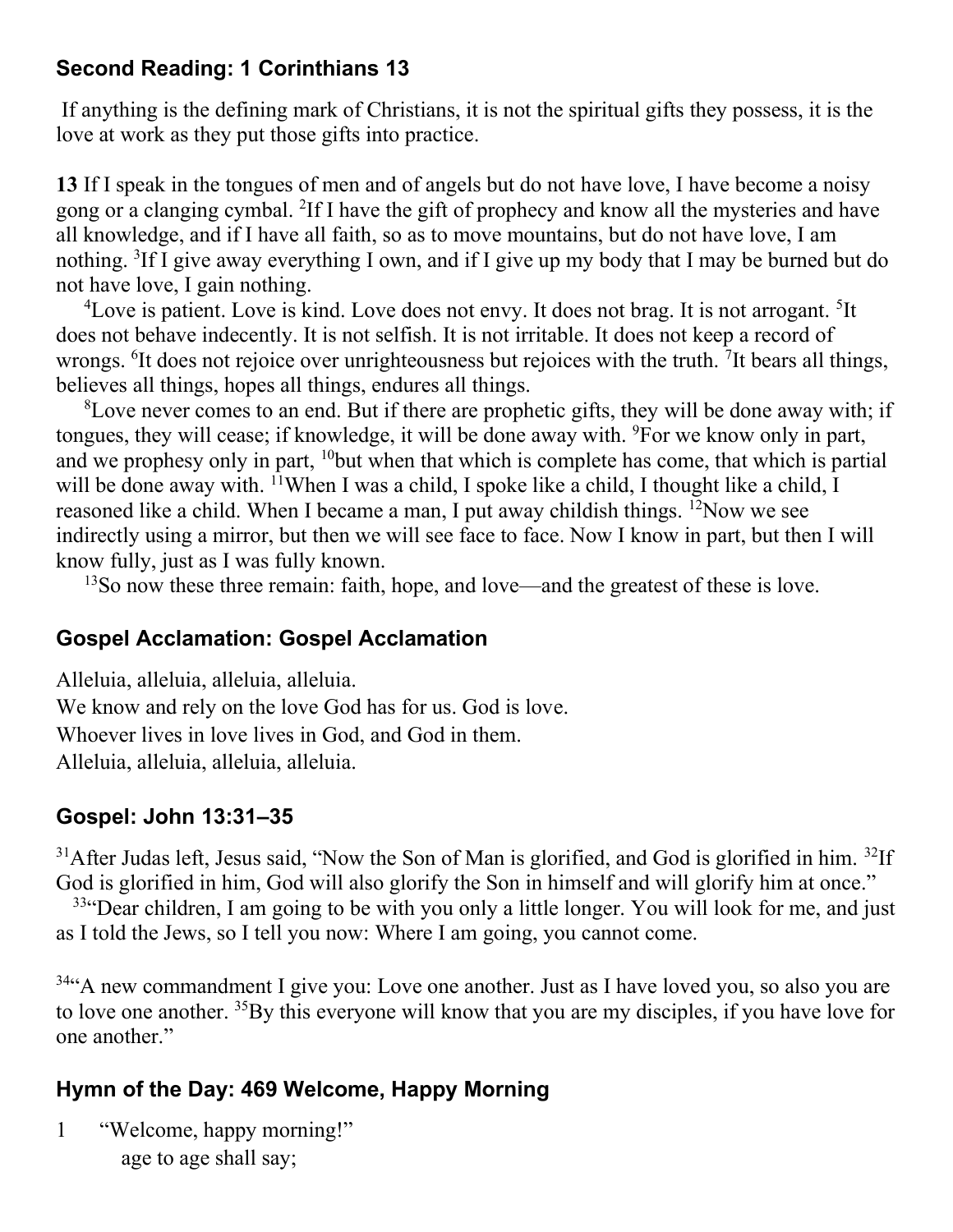"Hell today is vanquished; heav'n is won today!" Lo, the dead is living, God forevermore! Him, their true Creator, all his works adore. (Refrain)

Ref "Welcome, happy morning!" age to age shall say; "Hell today is vanquished; heav'n is won today!"

2 Maker and Redeemer, life and health of all, God from heav'n beholding human nature's fall, of the Father's Godhead you, the only Son, mankind to deliver manhood did put on. (Refrain)

3 Source of all things living, you came down to die, plumbed the depths of hell to raise us up on high. Come, then, true and faithful, come, fulfill your word; this is your third morning rise, O buried Lord. (Refrain)

4 Free the souls long prisoned, bound with Satan's chain; all that now is fallen raise to life again. Show your face in brightness; shine in ev'ry land as in Eden's garden when the world began. (Refrain)

Text: tr. John Ellerton, 1826–1893, alt.; Venantius Fortunatus, c. 530–609, abr. Text: Public domain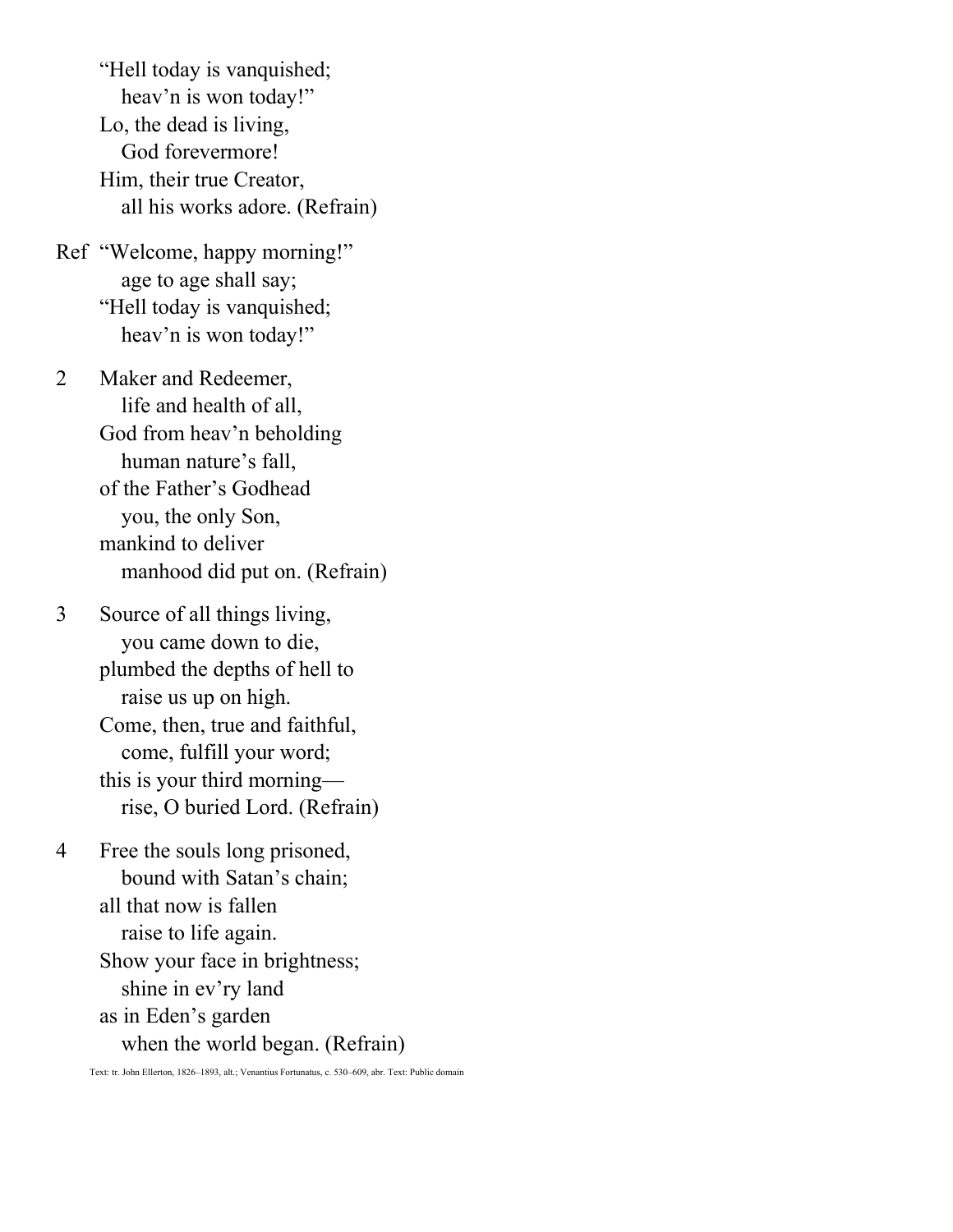#### **Sermon**

#### **Nicene Creed**

**We believe in one God, the Father, the Almighty, maker of heaven and earth, of all that is, seen and unseen.**

**We believe in one Lord, Jesus Christ, the only Son of God, eternally begotten of the Father,**

 **God from God, Light from Light, true God from true God,**

 **begotten, not made,**

 **of one being with the Father.**

 **Through him all things were made.**

 **For us and for our salvation, he came down from heaven, was incarnate of the Holy Spirit and the Virgin Mary, and became truly human.**

 **For our sake he was crucified under Pontius Pilate.**

 **He suffered death and was buried.**

 **On the third day he rose again in accordance with the Scriptures.**

 **He ascended into heaven**

 **and is seated at the right hand of the Father.**

 **He will come again in glory to judge the living and the dead, and his kingdom will have no end.**

**We believe in the Holy Spirit,**

 **the Lord, the giver of life,**

 **who proceeds from the Father and the Son,**

 **who in unity with the Father and the Son** 

 **is worshiped and glorified,**

 **who has spoken through the prophets.**

 **We believe in one holy Christian and apostolic Church.**

 **We acknowledge one baptism for the forgiveness of sins.**

 **We look for the resurrection of the dead**

 **and the life of the world to come. Amen.**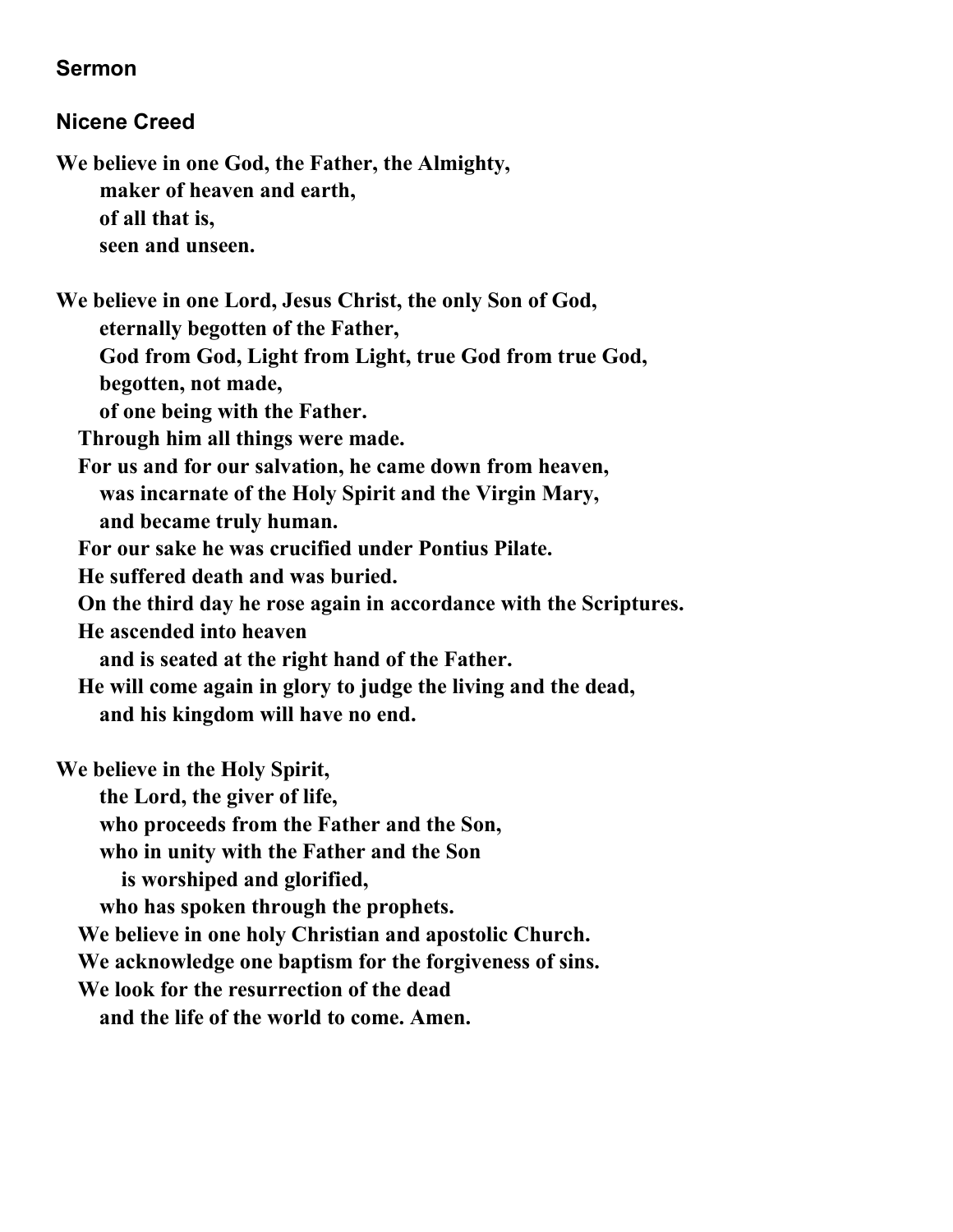#### **Prayer of the Church**

#### **Offering**

You can give your offerings from your smartphone with the new **Vanco Mobile** app, which can be downloaded for free at Google Play or the App Store. You can also give at [holytrinitylutheranwyoming.com](http://holytrinitylutheranwyoming.com/) by clicking the Offerings link at the top of the page. If you have any questions about any of these options, please contact Dave Vogel at [financialsecretary@holytrinity-wels.net](mailto:financialsecretary@holytrinity-wels.net) or 616-808-6320.



#### **The Sacrament**

#### **Preface**

The Lord be with you. **And also with you.**

Lift up your hearts. **We lift them up to the Lord.**

Let us give thanks to the Lord our God. **It is right to give him thanks and praise.**

It is truly good and right . . . and join their glorious song:

#### **Holy, Holy, Holy**

Holy, holy, holy Lord, God of power, God of might. Heaven and earth are full of your glory. Hosanna in the highest. Blessed is he who comes in the name of the Lord. Hosanna in the highest, hosanna in the highest!

#### **Prayer of Thanksgiving**

Lord God, you are worthy to receive thanks and praise from all people. You created the world and all who live in it, and in your mercy you saved us. We give thanks to you for the grace of your Son, Jesus Christ.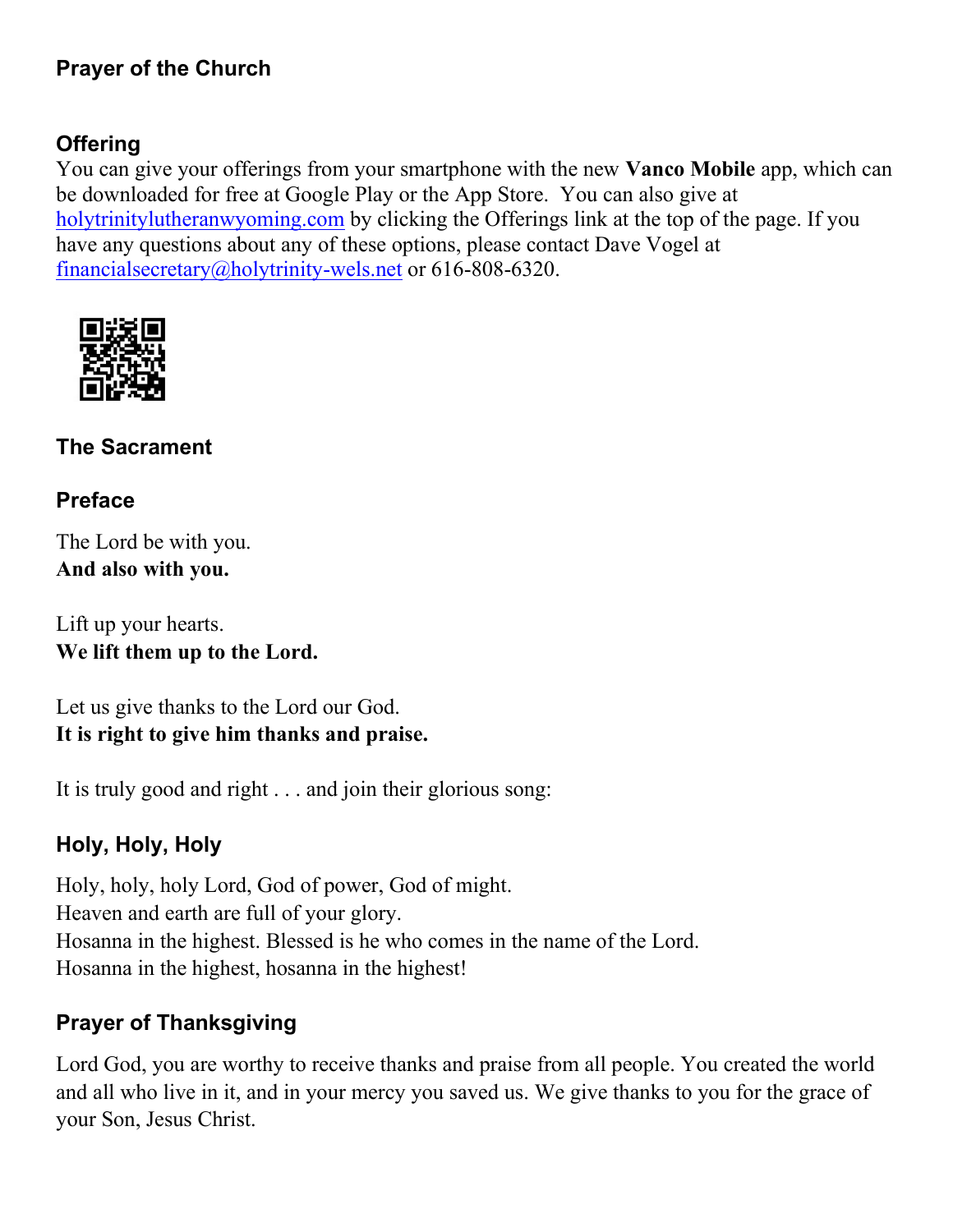Though in very nature God, he took the nature of a servant and became obedient to death, even death on a cross. He offered himself as a sacrifice for sin and redeemed us from its curse and penalty. He rescued us from the terrors of death and restored eternal life with you. He conquered our enemies and gained for us the kingdom of grace and glory.

Bless us as we receive your Son's body and blood, and lead us to remember his suffering, death, and resurrection. Forgive our sins and fill us with the hope of new life in heaven. Hear our praise and receive our thanks as we worship you—the Father, the Son, and the Holy Spirit. **Amen.**

#### **Lord's Prayer**

**Our Father in heaven, hallowed be your name, your kingdom come, your will be done on earth as in heaven. Give us today our daily bread. Forgive us our sins, as we forgive those who sin against us. Lead us not into temptation, but deliver us from evil. For the kingdom, the power, and the glory are yours now and forever. Amen.**

#### **Words of Institution**

Our Lord Jesus Christ, on the night he was betrayed, took bread; and when he had given thanks, he broke it and gave it to his disciples, saying, "Take and eat; this is my  $+$  body, which is given for you. Do this in remembrance of me."

Then he took the cup, gave thanks, and gave it to them, saying, "Drink from it, all of you; this is  $my + blood of the new covenant, which is poured out for you for the for giveness of sins. Do$ this, whenever you drink it, in remembrance of me."

The peace of the Lord be with you always. **Amen.**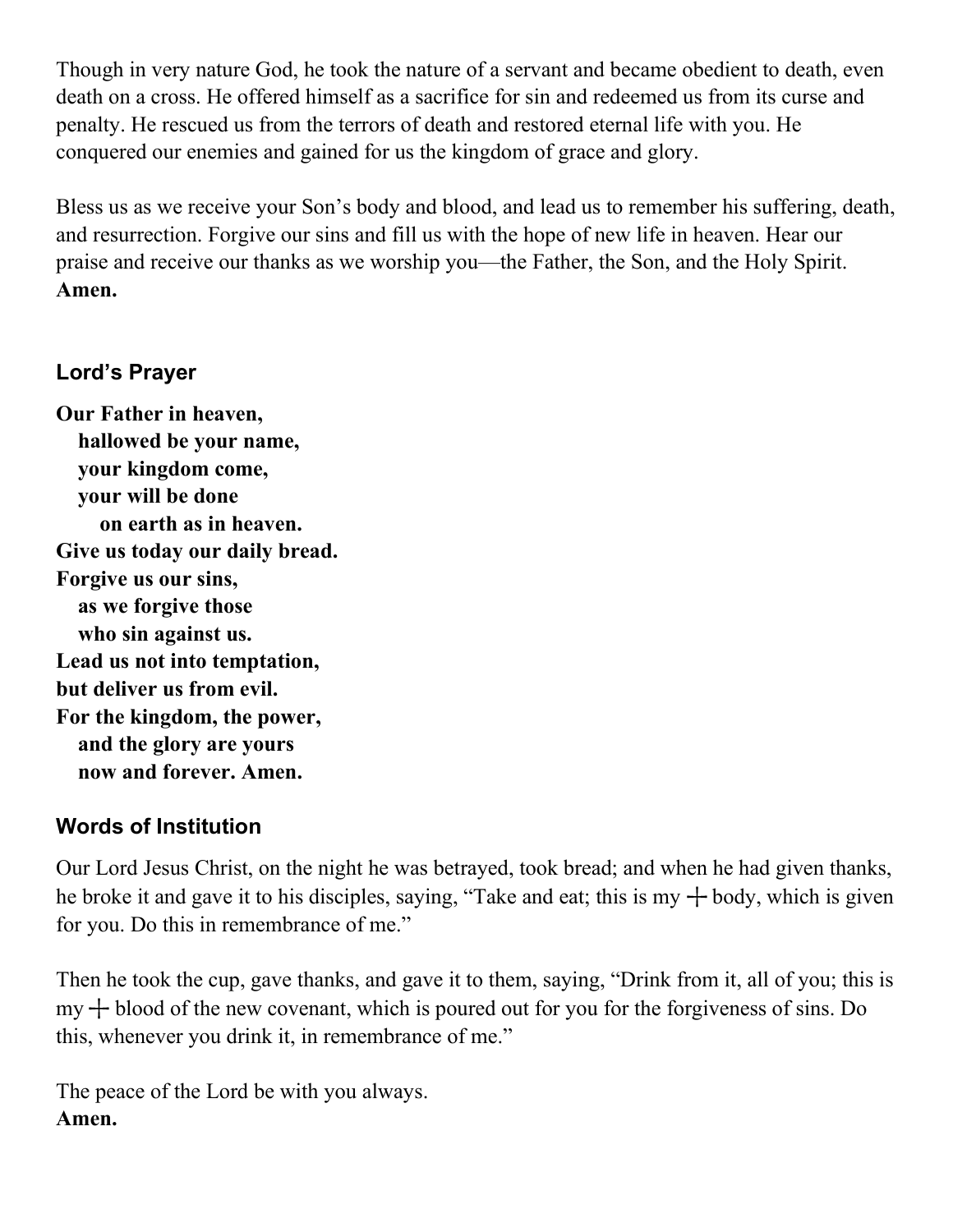#### **Jesus, Lamb of God**

Jesus, Lamb of God, you take away the sin of the world; have mercy on us. Jesus, Lamb of God, you take away the sin of the world; have mercy on us. Jesus, Lamb of God, you take away the sin of the world; grant us your peace.

#### **Distribution**

Take and eat; this is the true body of our Lord and Savior Jesus Christ, given into death for your sins.

Take and drink; this is the true blood of our Lord and Savior Jesus Christ, poured out for the forgiveness of your sins.

The true body and blood of our Lord Jesus Christ strengthen and preserve you to life everlasting. Go  $+$  in peace. **Amen.**

## **Distribution Hymn: 557 Dear Christians, One and All, Rejoice**

- 1 Dear Christians, one and all, rejoice, with exultation springing, and, with united heart and voice and holy rapture singing, proclaim the wonders God has done, how his right arm the vict'ry won. How dearly it has cost him!
- 2 Fast bound in Satan's chains I lay; death brooded darkly o'er me. Sin was my torment night and day; in sin my mother bore me. Yet deep and deeper still I fell; life had become a living hell, so firmly sin possessed me.
- 3 My own good works availed me naught, no merit they attaining; my will against God's judgment fought, no hope for me remaining. My fears increased till sheer despair left only death to be my share and hell to be my sentence.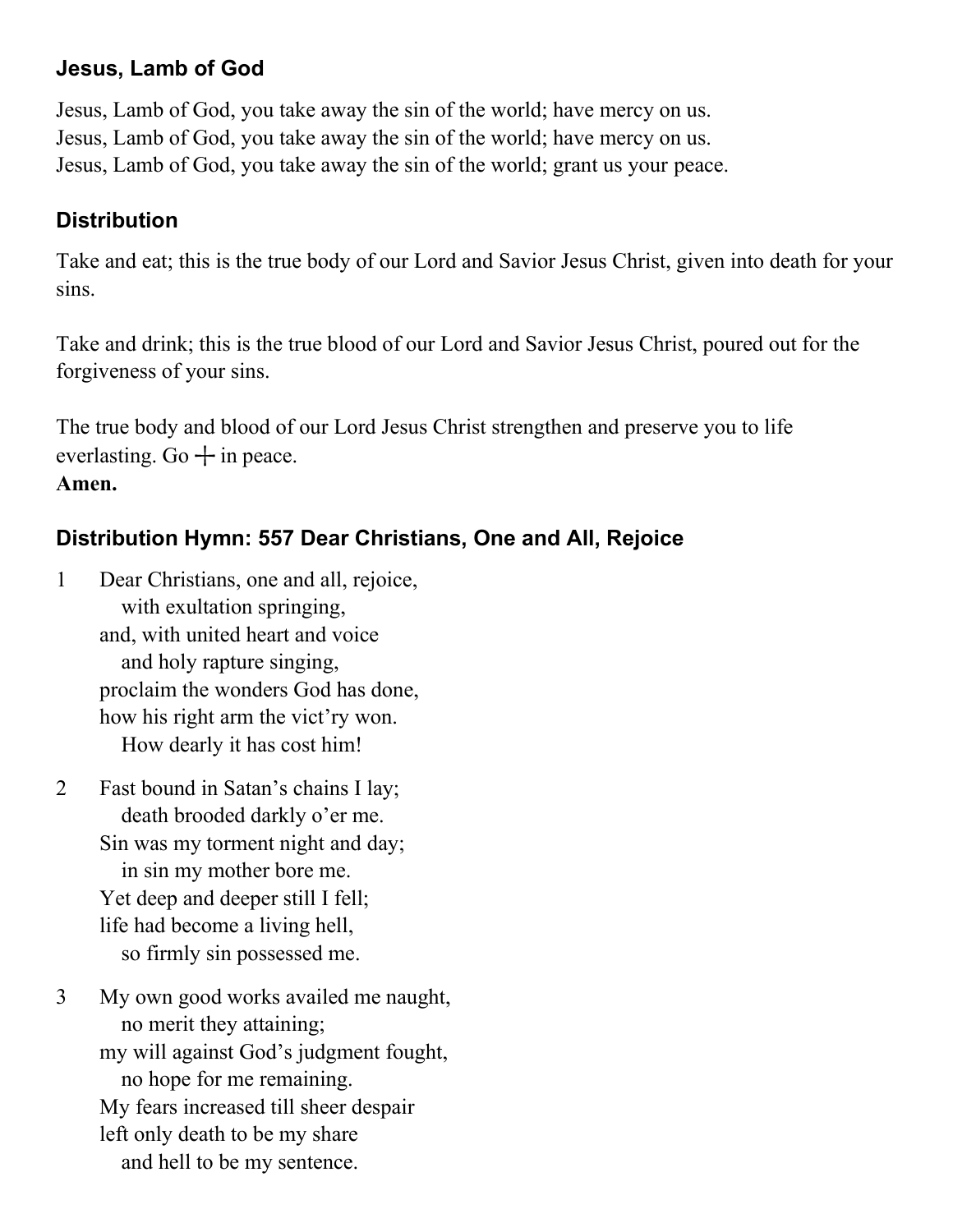4 But God beheld my wretched state before the world's foundation, and, mindful of his mercies great, he planned for my salvation. A father's heart he turned to me, sought my redemption fervently; he gave his dearest treasure.

5 He spoke to his belovèd Son: "It's time to have compassion. Then go, bright jewel of my crown, and bring to all salvation. From sin and sorrow set them free; slay bitter death for them that they may live with you forever."

6 The Son obeyed his Father's will, was born of virgin mother, and, God's good pleasure to fulfill, he came to be my brother. No garb of pomp or pow'r he wore; a servant's form like mine he bore to lead the devil captive.

7 To me he spoke, "Hold fast to me, I am your rock and castle. Your ransom I myself will be; for you I strive and wrestle. For I am yours, your friend divine, and evermore you shall be mine; the foe shall not divide us.

8 "The foe will shed my precious blood, me of my life bereaving; all this I suffer for your good; be steadfast and believing. Life will from death the vict'ry win; my innocence shall bear your sin, and you are blest forever.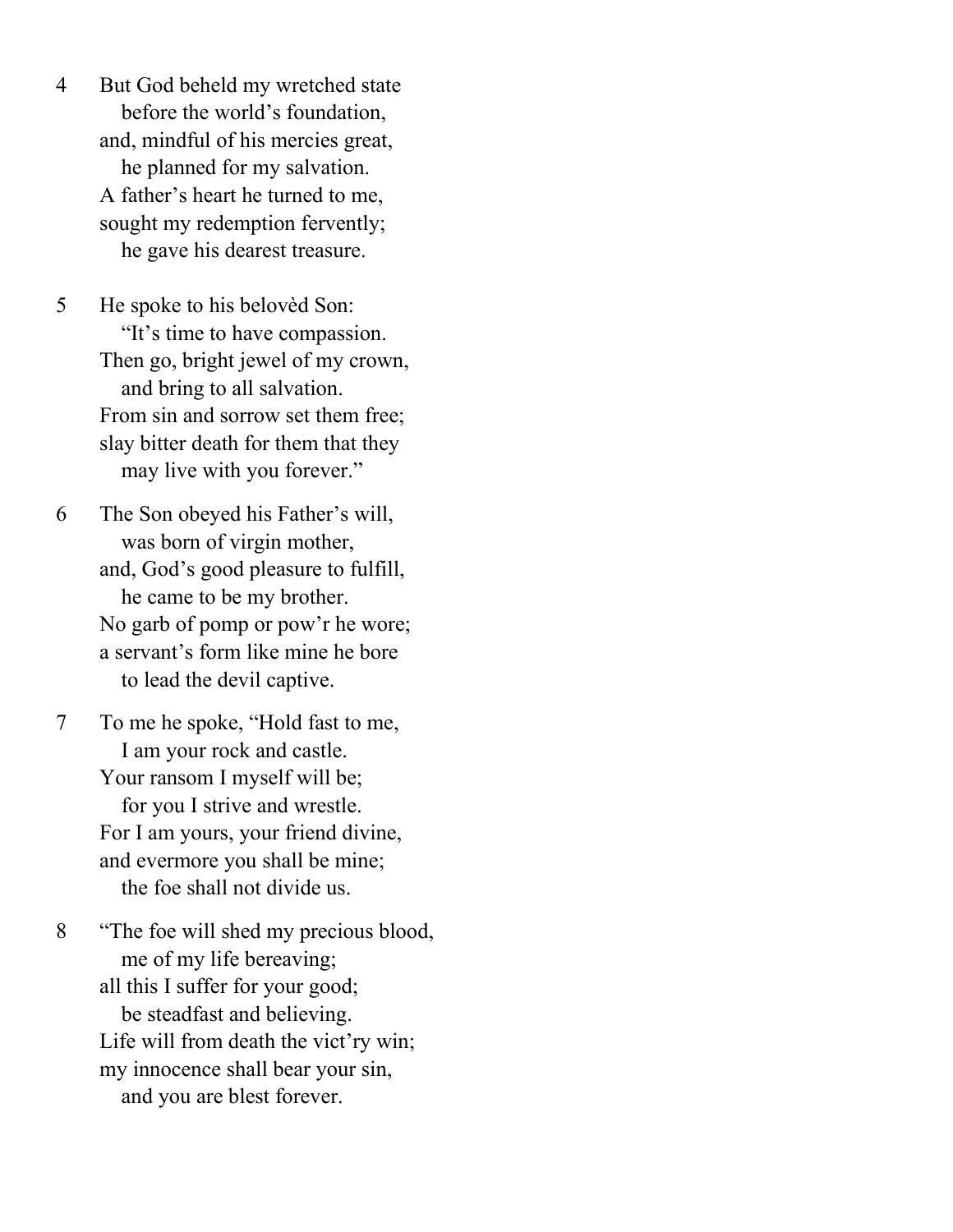9 "Now to my Father I depart, the Holy Spirit sending and, heav'nly wisdom to impart, my help to you extending. He will a source of comfort be, teach you to know and follow me, and in all truth will guide you.

10 "What I on earth have lived and taught be all your life and teaching; so shall my kingdom's work be wrought and honored in your preaching. Take care that no one's man-made laws should e'er destroy the gospel's cause; this final word I leave you."

Text: tr. Richard Massie, 1800–1887, alt.; Martin Luther, 1483–1546 Text: Public domain

Give thanks to the Lord, for he is good; **his mercy endures forever.**

Whenever we eat this bread and drink this cup, **we proclaim the Lord's death until he comes.**

We give you thanks, O Lord, for the foretaste of the heavenly banquet you have given us in this Sacrament. Through this gift you have fed our faith, nourished our hope, and strengthened our love. By your Spirit, help us to live as your holy people until that day when you will receive us as your guests at the wedding supper of the Lamb, who lives and reigns with you and the Holy Spirit, one God, now and forever. **Amen.**

# **Blessing**

The Lord bless you and keep you. The Lord make his face shine on you and be gracious to you. The Lord look on you with favor and  $+$  give you peace. **Amen.**